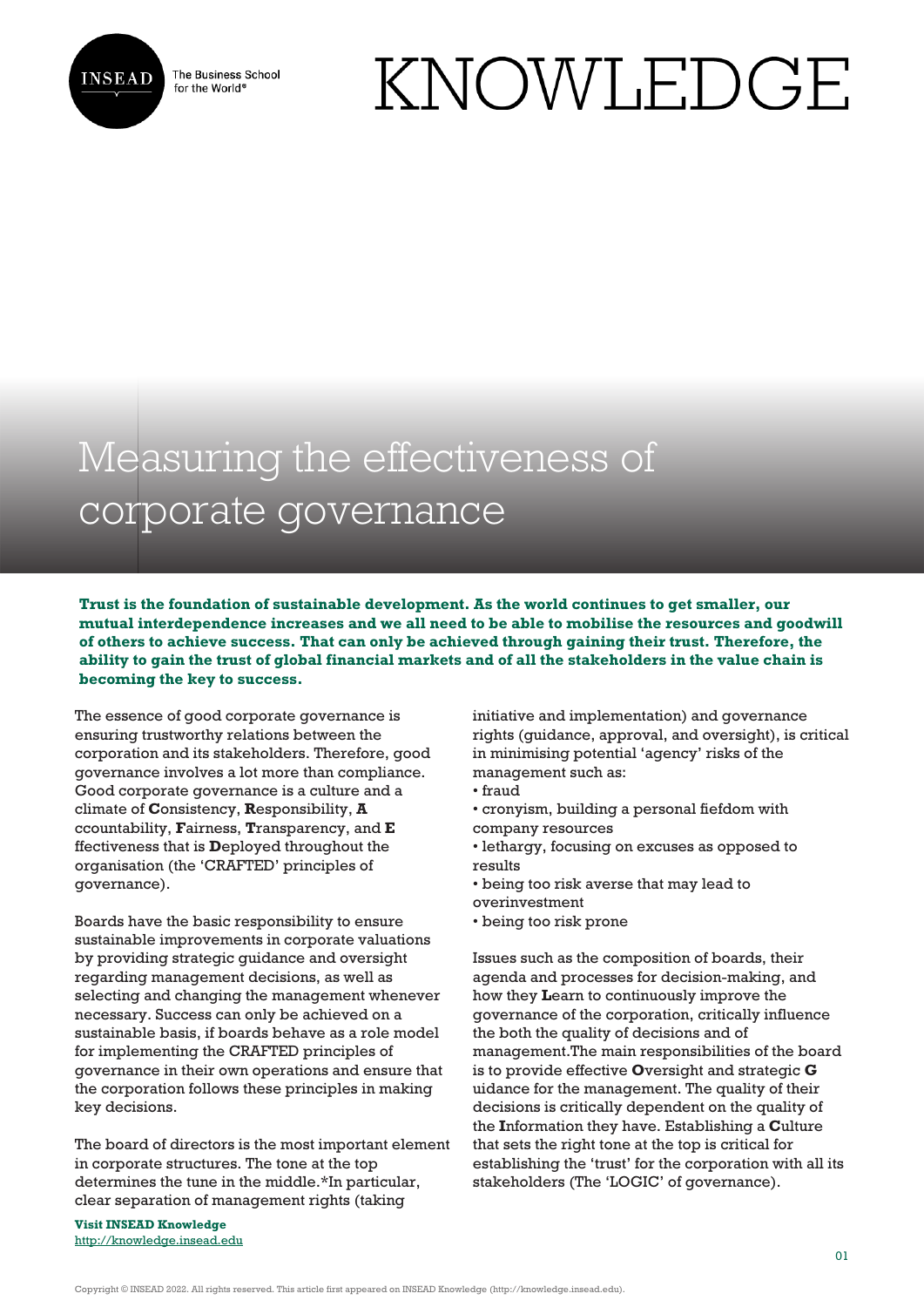The success of the board depends on making sound judgments in numerous situations that involve balancing different interests:

- risk versus reward;
- short term versus long term;
- effective oversight versus motivating management;
- ethical considerations versus market practices; and
- competing interests of different stakeholders.

In short, good corporate governance is very important for sustainable development, not only for the individual company, but also for the economy as a whole. Therefore, the quality of governance should be continuously improved and good governance should be promoted. However, what is not measured, cannot be improved. Hence, there is a need for a model to measure the quality of corporate governance.

Most attempts to measure the quality of corporate governance focus on compliance-related issues. Numerous rating models also seem to focus on the inputs of governance, such as the composition of boards and the separation of the CEO and chairman roles. However, they do not pay sufficient attention to the quality of information, decision-making processes, nor link the effectiveness of governance to output measures such as the brand image, employee and customer satisfaction indices, or profitability and value creation. Also, most measures fail to deal with learning and development in governance.

First, what is more important than which demographic characteristics a board member possesses, is what kind of experience he/she has and what types of behaviour he/she portrays. Therefore, gender, nationality and age diversity are not sufficient to evaluate the effectiveness of a board. One should also evaluate the relevance of the experience of board members to address the main challenges the company is likely to face.

Another important issue is that the quality of the information that the board gets is a key determinant of its effectiveness. Whether relevant and timely information, presented in a context, with the benchmarks and alternatives identified, assumptions understood and stress-tested, or whether the potential effects of various alternatives on different stakeholders have been taken into account, would have a significant impact on the quality of the board's decision.

Third, the impact of a board's decisions on output measures should be evaluated, not just not inputs such as information quality. Governance is important for the sustainability of value creation. If the model that aims to measure effectiveness of governance does not evaluate the linkages to output measures - not only financial performance, but also

**Visit INSEAD Knowledge** <http://knowledge.insead.edu> lead indicators such as customer, employee, or other stakeholder satisfaction - it would be missing an important dimension.

Boards should also be focusing not only on the business results, but also how business results are obtained. As an outstanding performance could sometimes be due to excessive risk-taking, resulting in a relatively good performance during a particular period, it may not be sustainable. Such an elaborate evaluation of management proposals requires an open and transparent culture, where members are encouraged to challenge assumptions and evaluate alternatives.

Also, as there is a time lag between decisions and their impacts, the board's performance should be evaluated over a period of time, not at a specific time.

Finally, the purpose of measuring the effectiveness of governance should be to improve it continuously. Therefore, assessing how a board learns and invests in developing its own performance should be an important dimension of the model.

Therefore, we have developed a model that tries to remedy these shortcomings. The essence of the ARGE Corporate Governance Model is to evaluate how the "CRAFTED" principles are applied to the "LOGIC" of governance.

The model aims to incorporate not only structural aspects of governance, such as the composition of the boards, but also behavioural aspects such as the evaluation of sufficient number of alternatives in decision-making, the quality of information that forms the basis of sound judgment, the culture of decision-making, the processes, and the results of oversight and guidance functions of the board of directors.

The model also seeks to check whether if there is a sound, integrated approach to governance; whether the determined approach is deployed systematically throughout different processes and levels of the organisation; whether the approach to governance brings the desired results and that these are benchmarked with the best in class examples; and whether there is a continuous monitoring of results that feeds into learning and improvements.

The evaluation and backbone of the model stands on four main areas, three of which are inputs and the fourth, an output:

Inputs

- The right people
- The right team
- The right processes